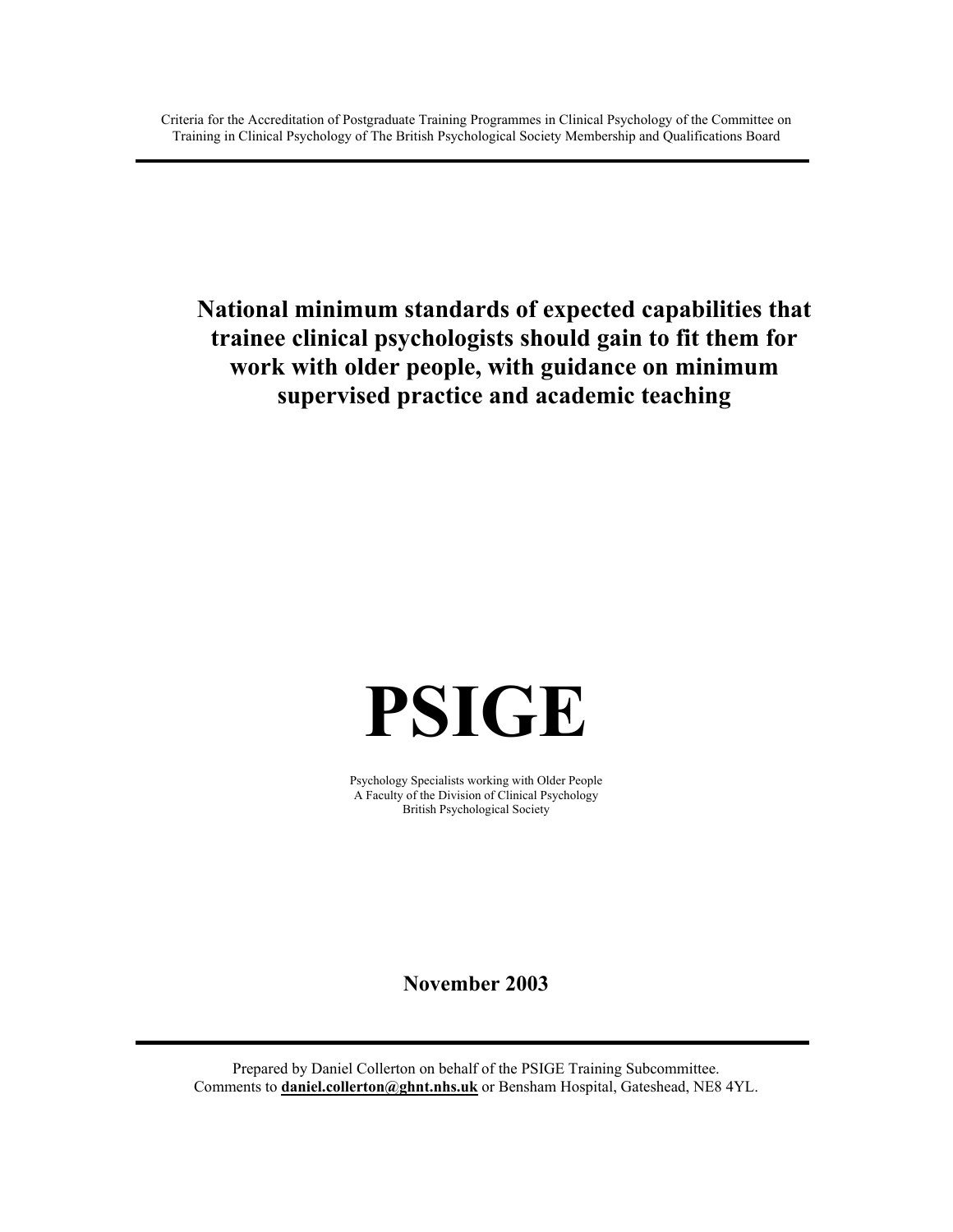## **1.0 Purpose of this document**

PSIGE recognizes that training of Clinical Psychologists to meet the needs of older people needs an effective partnership between Older Adult specialists, other specialties, and training courses. PSIGE will continue to be an active contributor to this partnership.

This document has been prepared by the PSIGE Training Subcommittee (see Appendix 1 for membership) and the PSIGE National Committee based upon responses to a Consultation Draft circulated in February 2003 to the PSIGE membership, the Committee on Training in Clinical Psychology (CTCP), individual courses and other interested bodies (Details of the circulation are given in Appendix 2).

#### **1.1 Results of consultation process**

A list of responders is given in Appendix 2. PSIGE would like to thank the hundreds of Clinical Psychologists who participated in the consultation. Responses ranged from outright rejection to wholesale acceptance; reflecting a tension within the accreditation criteria between local flexibility and national minimum standards. The PSIGE membership was broadly supportive, while courses were more variable in their responses, with recurrent concerns about the practical feasibility of minimum supervised practice. No response disagreed with the need to ensure that all trainees were capable of effective work with older people. Those responders who thought that the suggested minimum standards were excessive did not suggest alternative levels of capability or experience. The most consistent theme across both groups was the need to ensure flexibility in the application of minimum standards while maintaining these at a level commensurate with demonstrable capability. This document has been revised to address these concerns in a balanced way.

# **2.0 Introduction**

Nearly a fifth (19.5%) of people in the UK are aged 65 or older. They are consumers of 50% of health and social care spending. Older people have at least equivalent rates of psychological distress generally as compared to younger people and show significant levels of depression and suicide as well as dementia.

However, just over 5% of the Clinical Psychology workforce specialises in work with older adults (DoH and BPS National Workforce Survey 2003) and fewer than 10% of clinical psychology contacts are with older people (DOH), reflecting historical imbalances in resource allocation, under diagnosis and under treatment. The recent Workforce Survey of Applied Psychologists conducted jointly by the British Psychological Society and the Department of Health showed no proportionate growth in services to older people over the last decade.

The NSF for Older People emphasised the need to root out ageist practice across health and social care to ensure that older people get access to both general services as well as specialist services for older people. Therefore, psychologists in all specialisms can expect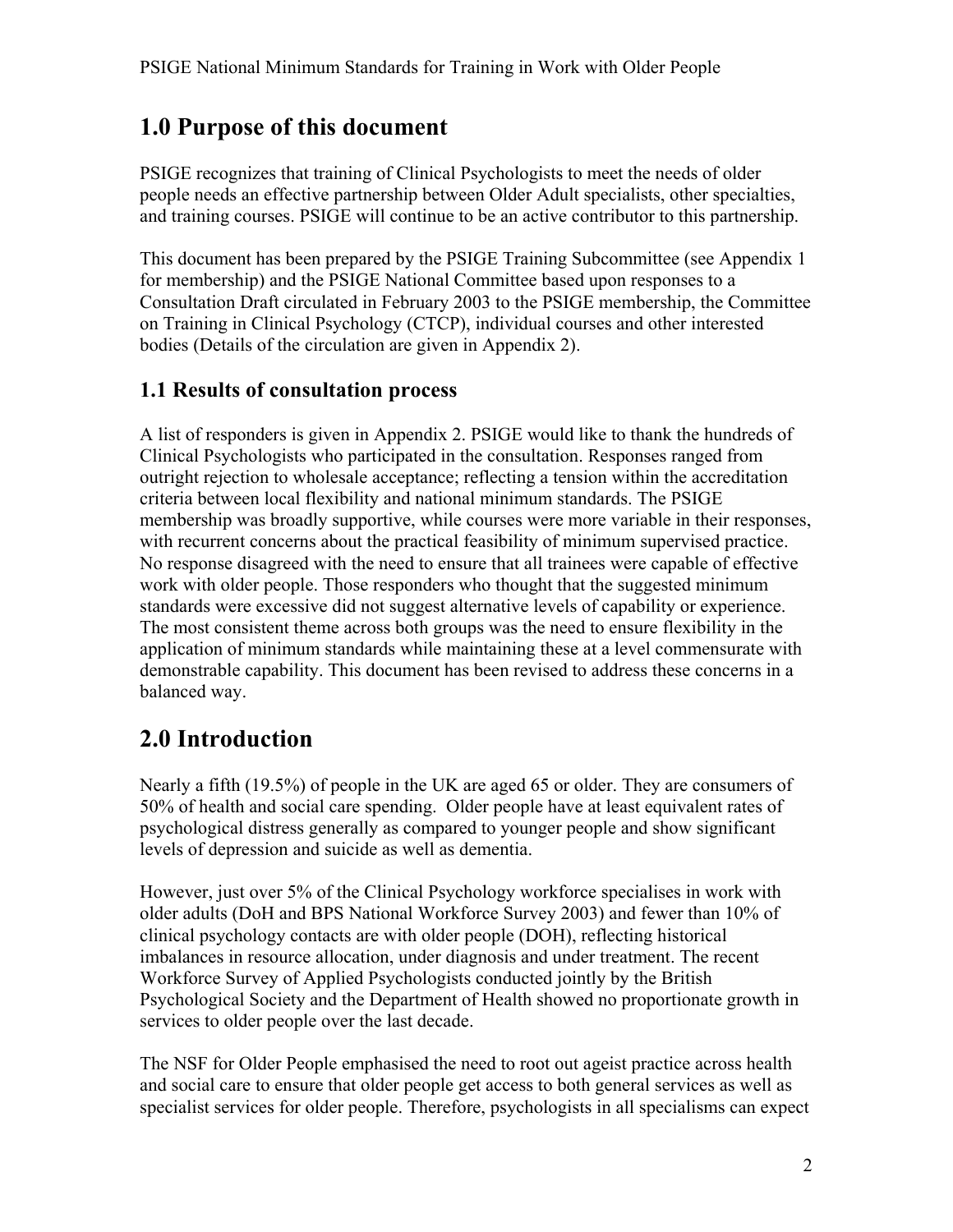to have regular contact with older people as part of their normal clinical practise and will need to have an adequate understanding of this population as well as the clinical skills to address their needs. This can occur in Primary Care as directly referred clients of the service, in Adult Mental Health as parents and/or carers; Child and Adolescent Mental Health as grandparents; and in Learning Disabilities as clients and parents/carers. In addition, this will also be the case for all elective areas of work when age boundaries are eliminated.

PSIGE therefore believes that generic Clinical Psychology training should equip all Clinical Psychologists with the basic capability to meet the fundamental psychological needs of older people, including knowing when to refer on to specialist older adult services. In addition, the training experience must encourage sufficient trainees to specialise in Older People's services post qualification.

# **3.0 Drivers for this document**

There are two drivers for the production of this document, one being the National Service Framework for Older People in England published in 2001 and the other being the recent changes to the Criteria for the Accreditation for courses, introduced by CTCP in 2002.

#### **3.1 The National Service Framework for Older People and the Older People's Skills and Competencies Framework**

The most relevant current national policy frameworks for training in work with older people are the National Service Framework for Older People (which laid down the main priorities for services for this client group) and the developing Older People's Skills and Competency Framework. A summary of the NSF for Older People is given in Appendix 3. It is recognized that the NSF applies only to England, but this is suggested as a widely accepted framework with equal relevance to the rest of the United Kingdom.

Broadly the competencies identified within these documents require that all psychologists:

- Are able to recognize and address discriminatory attitudes and practices.
- Are able to assess the individual in terms of needs and preferences.
- Are aware of and can integrate factors to do with physical ill health, sensory impairment, disability and experience of health services into their routine practice.
- Are able to assess and intervene at the appropriate level with the main mental health problems occurring in older people.
- Have the knowledge and ability to promote healthy lifestyles in later life.

### **3.2 The new criteria for Clinical Psychology training programmes**

The changes to the criteria for training programmes were introduced partly in response to the development of a competency framework more widely within the NHS, education and applied psychology but primarily to allow for expansion of training places. Restrictions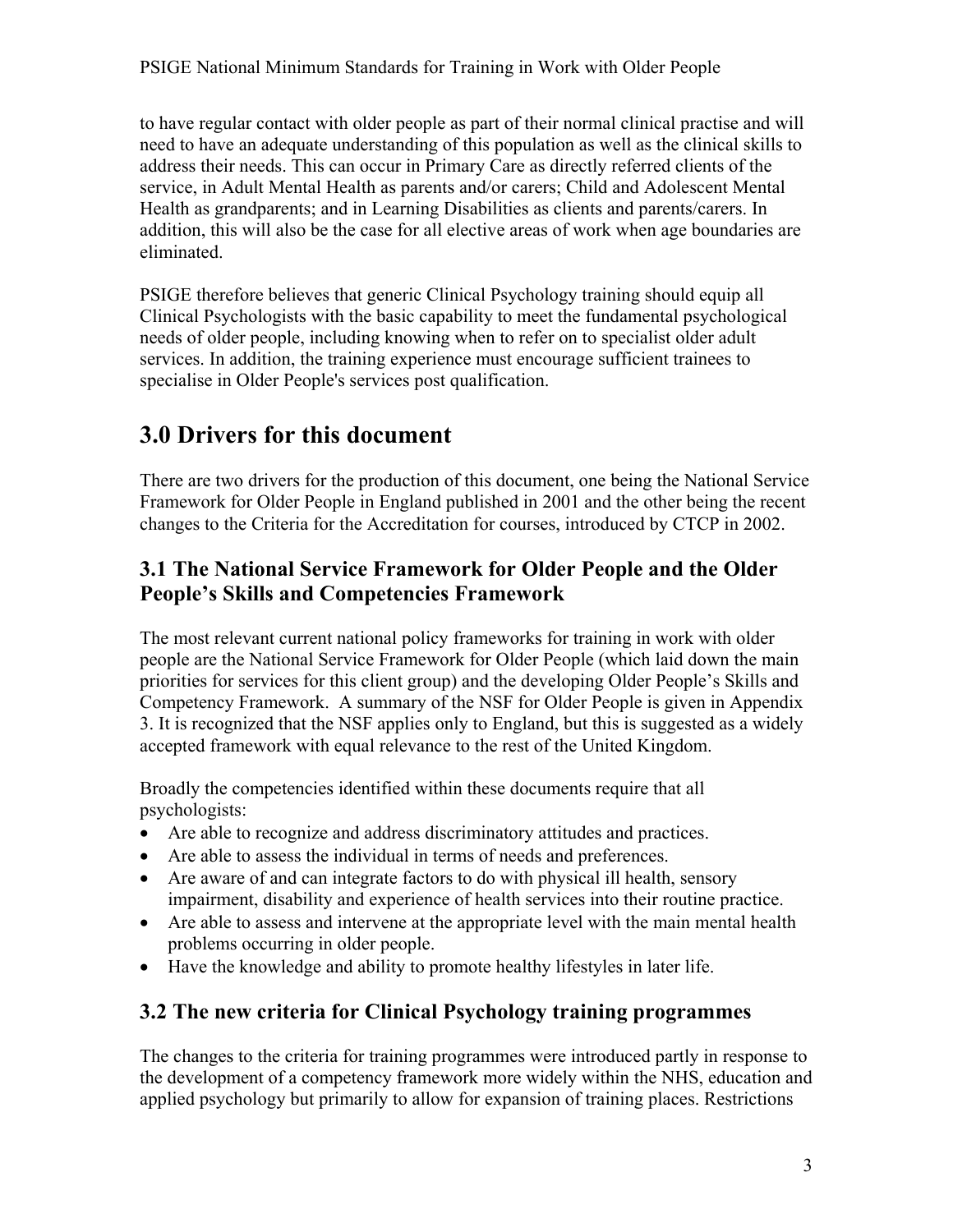on expansion have been primarily to do with availability of placements in a number of specialties, Older People's services being one of the hardest to obtain, even though most supervisors in this specialty supervise continually and some take more than one trainee at a time.

PSIGE officers and members were actively involved in the consultation for the revised criteria and many of their concerns were addressed in the final document.

The current Criteria for the Accreditation of Postgraduate Training Programmes in Clinical Psychology specify that:

*Programmes should refer to the minimum standards which are identified and revised from time to time by the Division of Clinical Psychology's Faculties and Special Interest Groups for guidance in relation to the expected capabilities which a trainee should gain to fit them for work with specific populations and groups (Section A6).* 

*The national standards as set out by the Division of Clinical Psychology's Faculties and Special Interest Groups (see section B.2.5) will provide the reference information for the minimum supervised practice commensurate with competence in an area of work (Section 7.2)* 

*The development of the syllabus should be informed by consultation with DCP Faculties and Special Interest Groups (Section 9.1).* 

The following points are of particular relevance to Older People:

*Programmes will be expected to structure the training patterns of their cohorts so that they reflect workforce-planning requirements within the NHS. These requirements will be shaped in part by National Service Frameworks and national policies (Section B.2.5)*

*A fundamental principle is that trainees must work with clients across the lifespan, such that they see a range of clients whose difficulties are representative of problems across all stages of development (Section B.2.6.1)* 

*While it is appropriate that Programmes should differ in their emphases and orientations, they must all provide academic teaching relevant to the full range of client groups and a wide range of clinical methods and approaches. This will include teaching on children, people with learning disabilities and older people (Section 9.2)*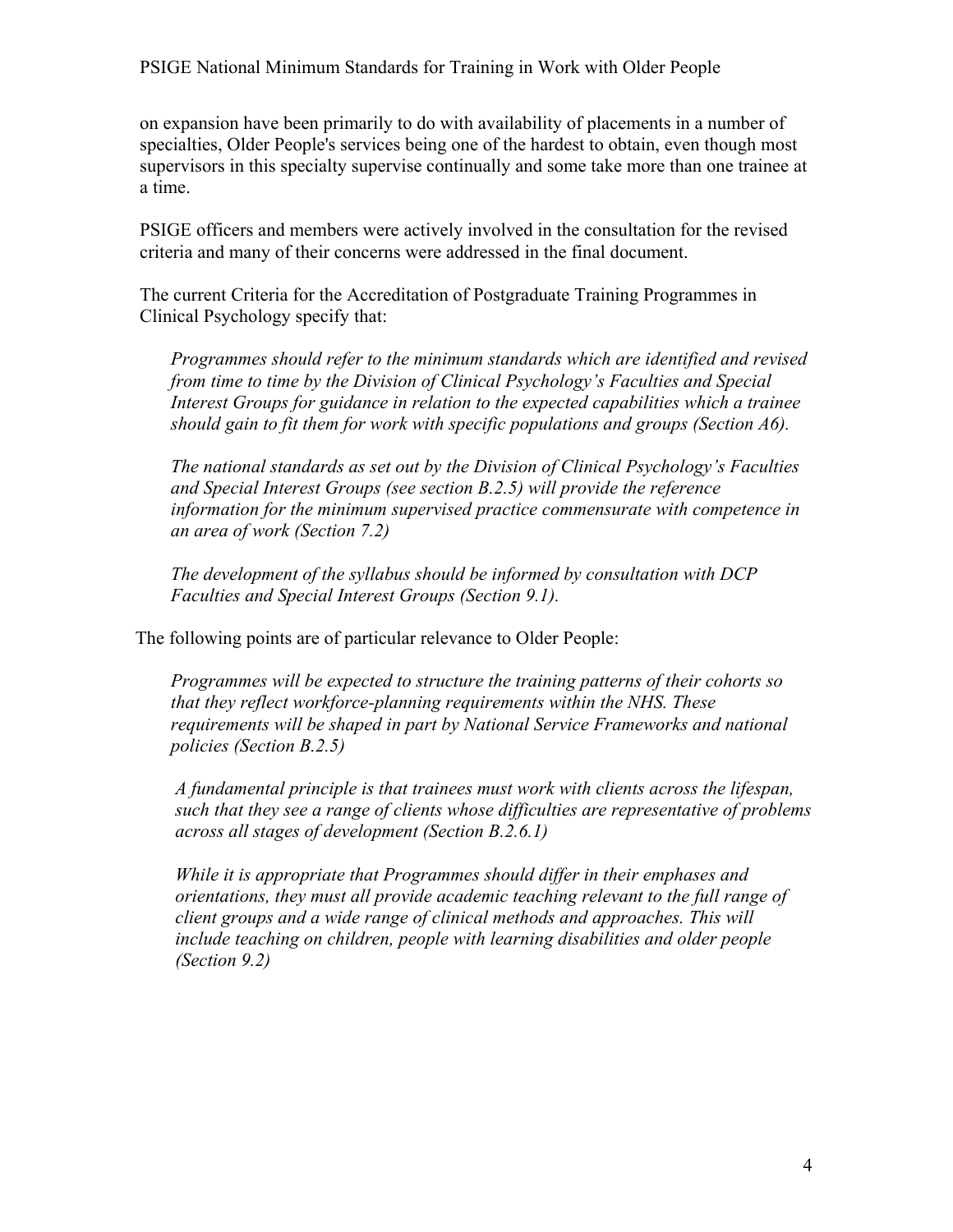# **4.0 Minimum standard of expected capabilities which trainees should gain to fit them for work with older people**

In order to assist in the implementation of the revised criteria, PSIGE has developed minimum standards to enable training programmes to provide trainees with the expected capabilities to fit them for work with older people.

Although these are listed individually for the sake of clarity, effective work with older people depends upon their effective integration. This can be learned and demonstrated in a number of ways including supervised practice, exercises and simulations, and academic work. PSIGE recognizes that different courses will approach this in different ways and wishes to support the development and evaluation of new ways of demonstrating and evaluating capabilities.

#### *Recommendation 1. All trainees should have demonstrated the capabilities in Table 1 by the end of training.*

| Table 1 Expected areas of capability for newly qualified Clinical Psychologists                                                                                                                                                                               |                               |                                                 |  |
|---------------------------------------------------------------------------------------------------------------------------------------------------------------------------------------------------------------------------------------------------------------|-------------------------------|-------------------------------------------------|--|
| Capability                                                                                                                                                                                                                                                    | <b>NSF</b><br><b>Standard</b> | <b>Accreditation</b><br><b>Standard</b>         |  |
| 1a Personal and professional recognition and understanding of how to<br>address age discrimination                                                                                                                                                            | $\mathbf{1}$                  | <b>B1.1.6</b><br><b>B1.2.4</b>                  |  |
| 1b Able to recognise and manage the effects of differences in age<br>between Psychologist and older people particularly in the<br>implementation of psychological therapies                                                                                   | $\mathbf{1}$                  | B1.1.2<br><b>B1.2.2</b>                         |  |
| 1c Able to encourage and support older people, their carers, and staff to<br>increase autonomy, choice and psychological well-being. Able to<br>effective work to increase motivation when it is low.                                                         | $\mathbf{1}$                  | <b>B1.1</b>                                     |  |
| 1d Able to recognise and minimise psychological barriers to older<br>people' independence.                                                                                                                                                                    | $\mathbf{2}$                  |                                                 |  |
| 1e Able to demonstrate cultural sensitivity, and address culture specific<br>expectations of ageing.                                                                                                                                                          | $\mathbf{2}$                  | <b>B1.1.2</b>                                   |  |
| 1f Able to effectively communicate with older people Able to overcome<br>cognitive and sensory impairments to enable effective work to take<br>place. Able to provide written information in the right format for an<br>individual older person               | $\mathbf{2}$                  | <b>B1.1.1</b>                                   |  |
| 1g Able to determine psychological formulations for older people with<br>complex, multiple problems. For example, clients with co-existing<br>dementia, depression, social isolation, substance abuse, and poverty.                                           | $2 - 7$                       | <b>B1.1.1</b><br><b>B1.2.1</b><br><b>B1.2.3</b> |  |
| <b>1h</b> Able to effectively intervene, both directly and indirectly, to improve<br>the lives of older people, and their carers, using psychological<br>understanding and techniques based on a scientist-practitioner and<br>reflective-practitioner model. | $\mathbf{2}$                  | <b>B1.1.1</b><br><b>B1.1.4</b><br><b>B1.2.3</b> |  |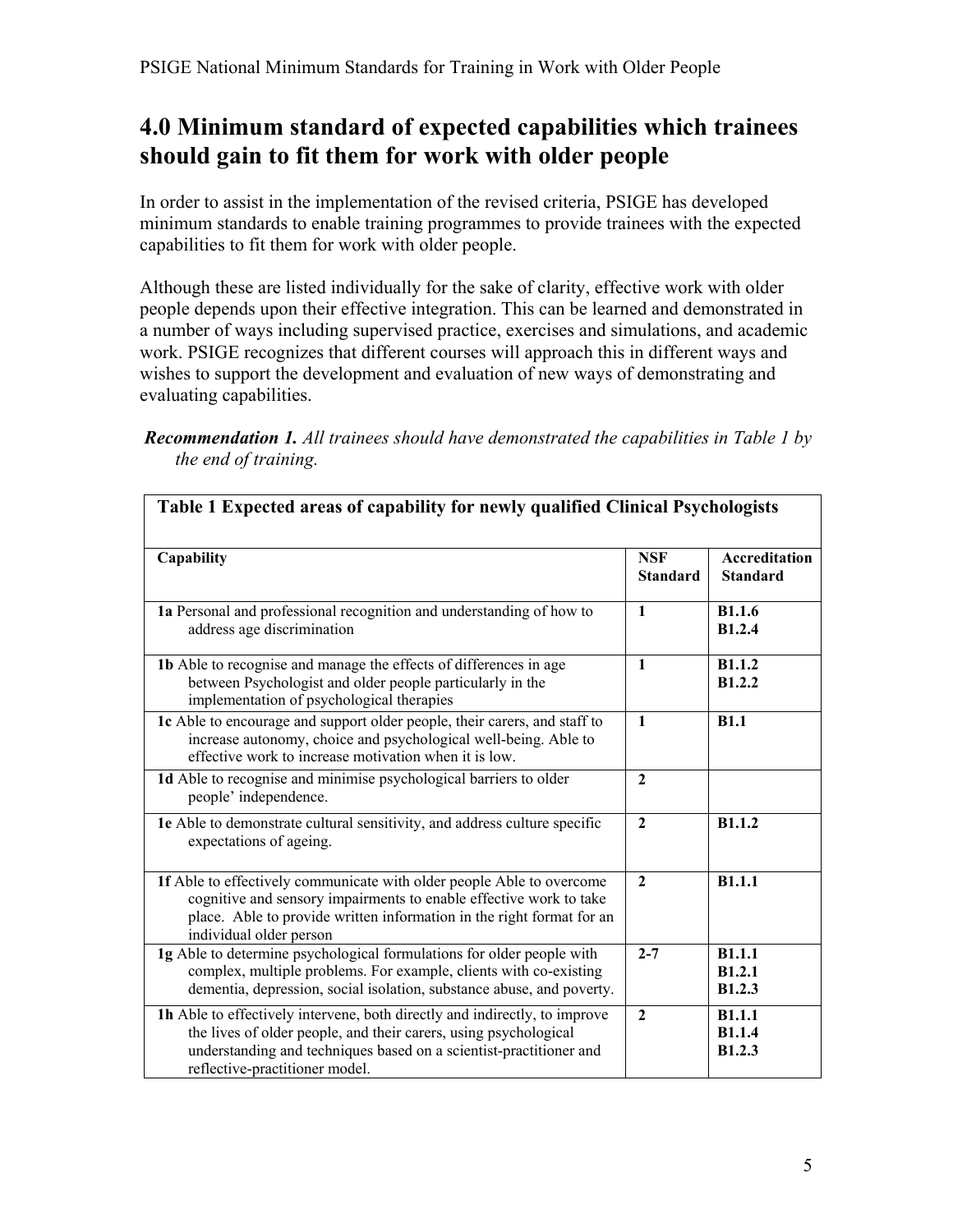| 1. Able to recognise and manage risk in older people.                                                                                            | $2 - 7$ |                          |
|--------------------------------------------------------------------------------------------------------------------------------------------------|---------|--------------------------|
| 1j Have a basic knowledge of the range of services and agencies<br>available for older people and how to access them.                            | 3       | <b>B1.1.3</b>            |
| 1k Able to work effectively with other providers of services for older<br>people to address psychological aspects of health and healthcare       |         | B1.1.3,<br><b>B1.1.4</b> |
| 11 Able to recognise and manage boundary issues when working with<br>older people in different settings, e.g. patients' homes, medical<br>wards. | $2 - 4$ | <b>B1.2.4</b>            |

# **5.0 Recommendations for meeting National Minimum Standards**

### **5.1. Minimum supervised practice**

Supervised practice in work with older people has three functions: firstly, to enable the development of fundamental clinical skills and knowledge with wide applicability across all client groups; secondly, the provision of specific experiences, particularly those where a number of capabilities have to be integrated; and thirdly the direct assessment of clinical competencies in these areas.

*Recommendation 2. Specific clinical experiences should be gained, at least in part, in a specialised Older Persons' service under the supervision of a Clinical Psychologist who specialises in work with older people.* 

*Recommendation 3. Sufficient time should be spent within a specialist service for older people to allow the inter-disciplinary and inter-agency aspects of work to be understood.* 

If this is not achievable, particular care will be needed, on the part of the Training Programme, to ensure that the trainee is able to integrate his or her experiences with older people in to a coherent whole; for example through seminars, case discussions or clinical or academic teaching. Joint working between Older Adult supervisors and supervisors from other specialties may be beneficial. A number of unintegrated disparate experiences with older people in order to tick off a number of discrete competencies with older adults are unlikely to be adequate.

Supervised practice should be arranged to allow trainees to gain and demonstrate the capabilities identified above. Though some of these may be transferable from other settings or client groups, they cannot be assumed to have been transferred without evidence. PSIGE recognises that means of evaluating transferable skills need to be developed, and wishes to contribute to this process.

Not all placements can guarantee all experiences and for some trainees minimum supervised practice will be over a series of placements.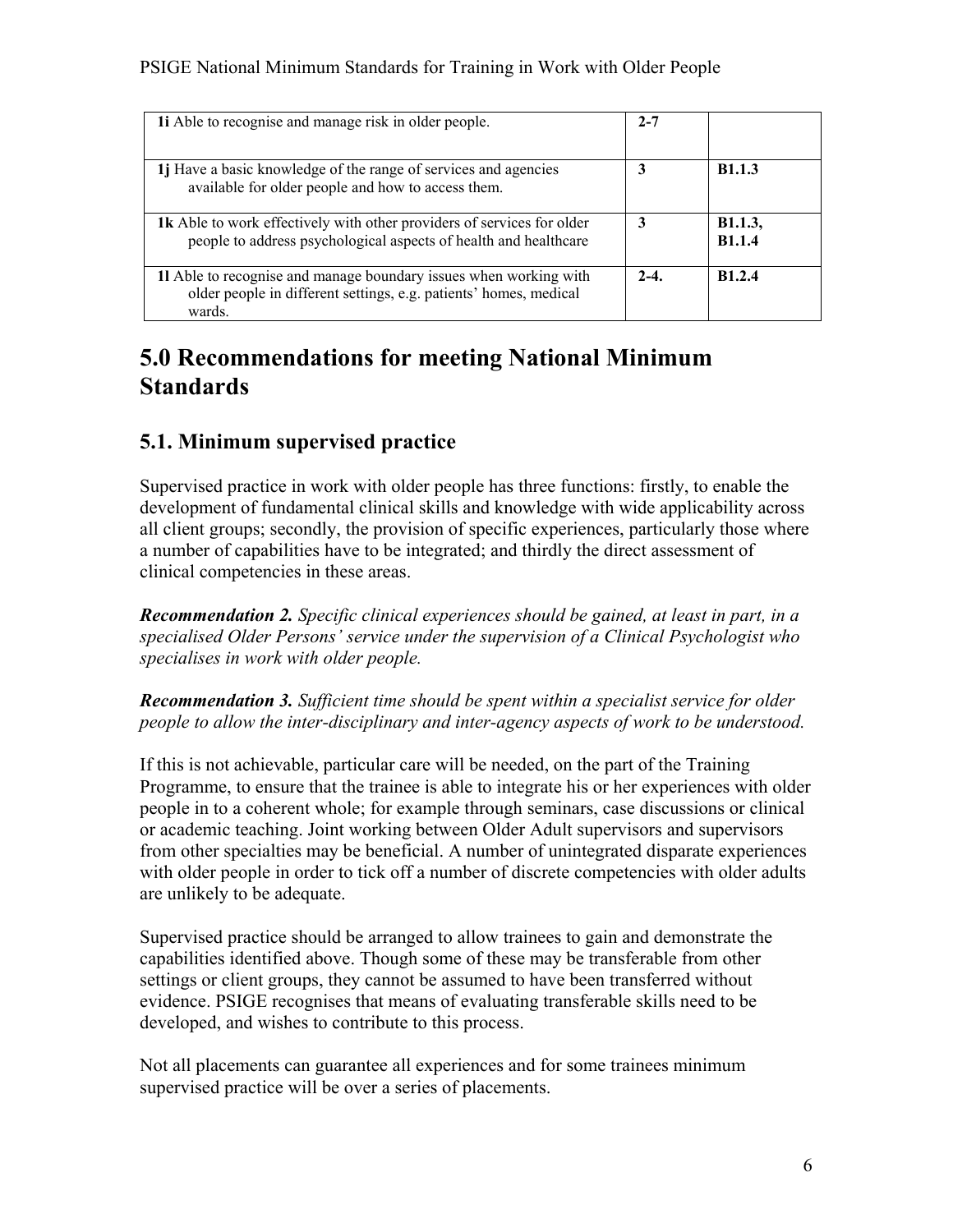*Recommendation 4. Trainees should have, within their placement experience, opportunities to reflect on the personal effects of working with older adults, especially in relation to feelings about ageing; including successful, robust aging as well as dependency, chronic ill health, loss and mortality, in order to develop the personal awareness required to address the individual client's needs.*

*Recommendation 5. Trainees' supervised experience should include the majority of the following:* 

*5a. Substantive experience with a number of older people (an indicative number would be eight or more) to ensure that appropriate clinical expertise in assessment and interventions is developed for the main presenting problems. This would usually include contact with at least one person with: stroke, dementia, depression, a late life event( e.g. bereavement, terminal illness, or retirement), poor physical health, substance abuse or drug dependency, and complex problems (the co-existence of at least 3 of the above). Experiences should reflect the age span within this group - i.e. people in their*  $7<sup>th</sup>$ ,  $8<sup>th</sup>$  and  $9<sup>th</sup>$  decades of life.

*5b. A number of these cases should include neuropsychological and other psychometric assessments of intellectual function.*

*5c. A number of these cases should include direct interventions using recognised psychological models; for example reminiscence therapy or cognitive or psychodynamic therapies.* 

*5d. A number of these cases should involve indirect interventions. They should include at least one with joint working with a non-NHS agency.* 

*5e. At least one case should involve contact with family members* 

*5f. At least one older person should be seen at home.* 

*5g. At least one older person should be seen in a long-term care setting: for example, a nursing or residential home.* 

*5h. At least one person should be seen in a ward, day hospital, or other NHS setting.* 

*5i. A number of interventions should be evaluated using formal measures such as questionnaires or observational scales.* 

*5j. There should be participation in service or practice developments that reflect the integration of psychological models into service delivery.* 

*5k. There should be sufficient involvement with users and carers to grasp their personal experiences within the service system.*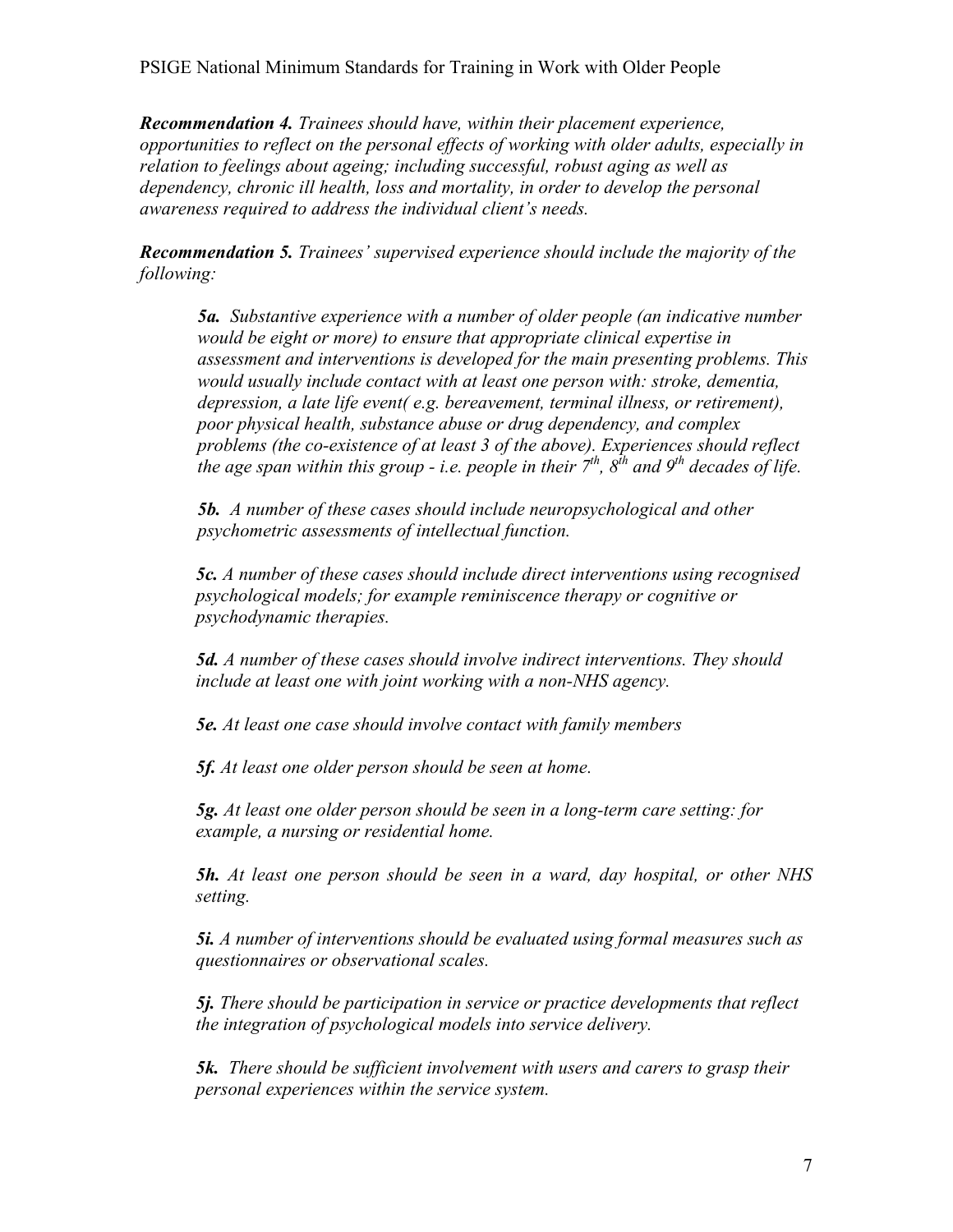#### **5.2 Academic teaching and syllabus**

*Recommendation 6. Teaching and other academic components of the Programme must provide a coherent body of knowledge relating to the needs of older people together with the skills needed for finding, evaluating, and applying this knowledge.*

Not all of this should be within a single module, but when teaching is dispersed, care must be taken to demonstrate that trainees have been able to integrate the different topics. Similarities with and differences from other areas of work should be clear. As with supervised experience, transfer of knowledge from other areas needs to be explicit within training documents and demonstrated by trainees

*Recommendation 7. As a minimum, trainees will have explored ageist stereotypes in teaching and will have received teaching in the majority of the following areas:* 

*7a. Models of individuality and personhood that recognise the diversity of older people and the heterogeneity of their needs.* 

*7b. A life-span developmental perspective that recognises the importance of cohort and longitudinal effects, and includes gerontological theories of adjustment in later life, and the developmental tasks and roles of later life.* 

*7c. Present and likely future individual experiences of old age; physical, social, psychological, spiritual, cultural, and sexual.* 

*7d. Effects of ageing on cognitive function including "normal" or successful ageing and dementia and related conditions. This should include an understanding of the psychometric properties of assessments when used with older people.* 

*7e. Understanding of legal, moral, and ethical issues, e.g. capacity, powers of attorney, protection and over-protection, do not resuscitate orders, euthanasia, choice, and consent, and their relationships to duties of care (e.g. Bournewood guidance).* 

*7f. Models of healthy living and healthy communities, and interventions to promote good physical and mental health in older people.* 

*7g. Models and techniques for older adult involvement in service planning and delivery.* 

*7h. National policy frameworks (NSF) and other significant policy documents e.g. Forget me Not and the development of services within these.*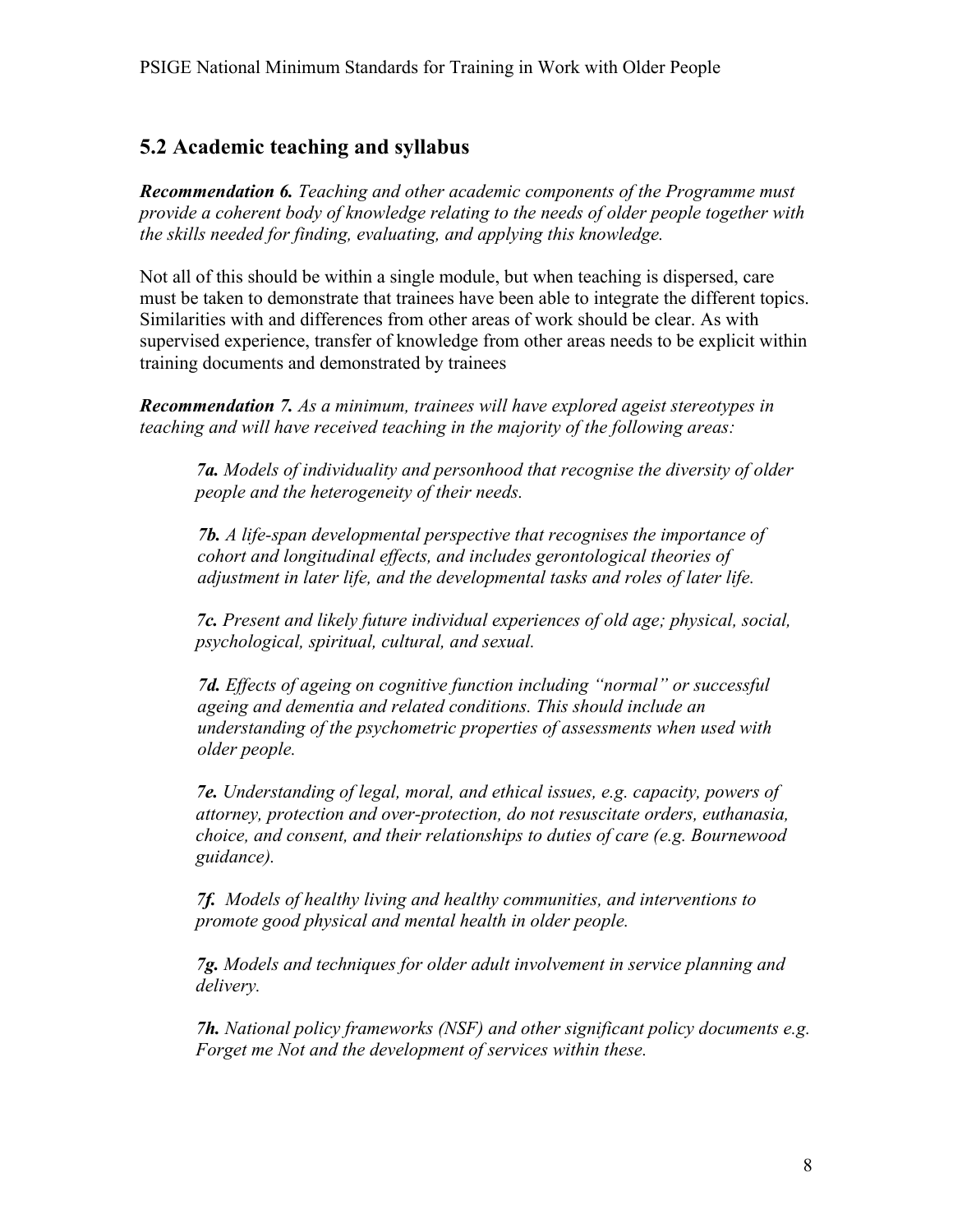*7i. The social context of older people and current social policy e.g. Better Government for Older People, and financial benefits and pensions.* 

*7j. Care frameworks and pathways including statutory, voluntary, and independent providers.* 

*7k. Roles of other professions who work with older people.* 

*7l. Abuse of vulnerable older people.*

*7m. Common problems of old age including bereavement, different types of dementia, late-life depression, stroke, and physical health problems This should include current NSF target areas: for example falls and fear of falling, continence, pain, disability and quality of life, and end of life issues and palliative care.* 

*7n. Models of psychological interventions for the common problems of older people at the individual, family, and systems level with the evidence base for their effectiveness.*

*7o. Suitable outcome measures including quality of life, independence, and symptom report measures.* 

*7p. Essential psychological components of the medical care of older people.* 

*7q. Preventative interventions for the common problems of later life.* 

*7r. Pharmacology and older people including use and abuse of prescription and illicit drugs.*

## **6.0 Programme Organisation**

*Recommendation 8. PSIGE recommends that one member of a Programme's staff is responsible and accountable for overseeing the implementation of these standards.*

This person should be of appropriate seniority, needs adequate resources to discharge the responsibility and should have some experience of working in older people's services.

*Recommendation 9. PSIGE recommends that Programmes work closely with local PSIGE groups for support and advice on implementation of the standards.* 

*Recommendation 10. Assessment of clinical competence, either within a specialist placement, or over the whole of a training course if a specialist placement has not been possible, should be by a Clinical Psychologist who has substantive experience in work with older people.*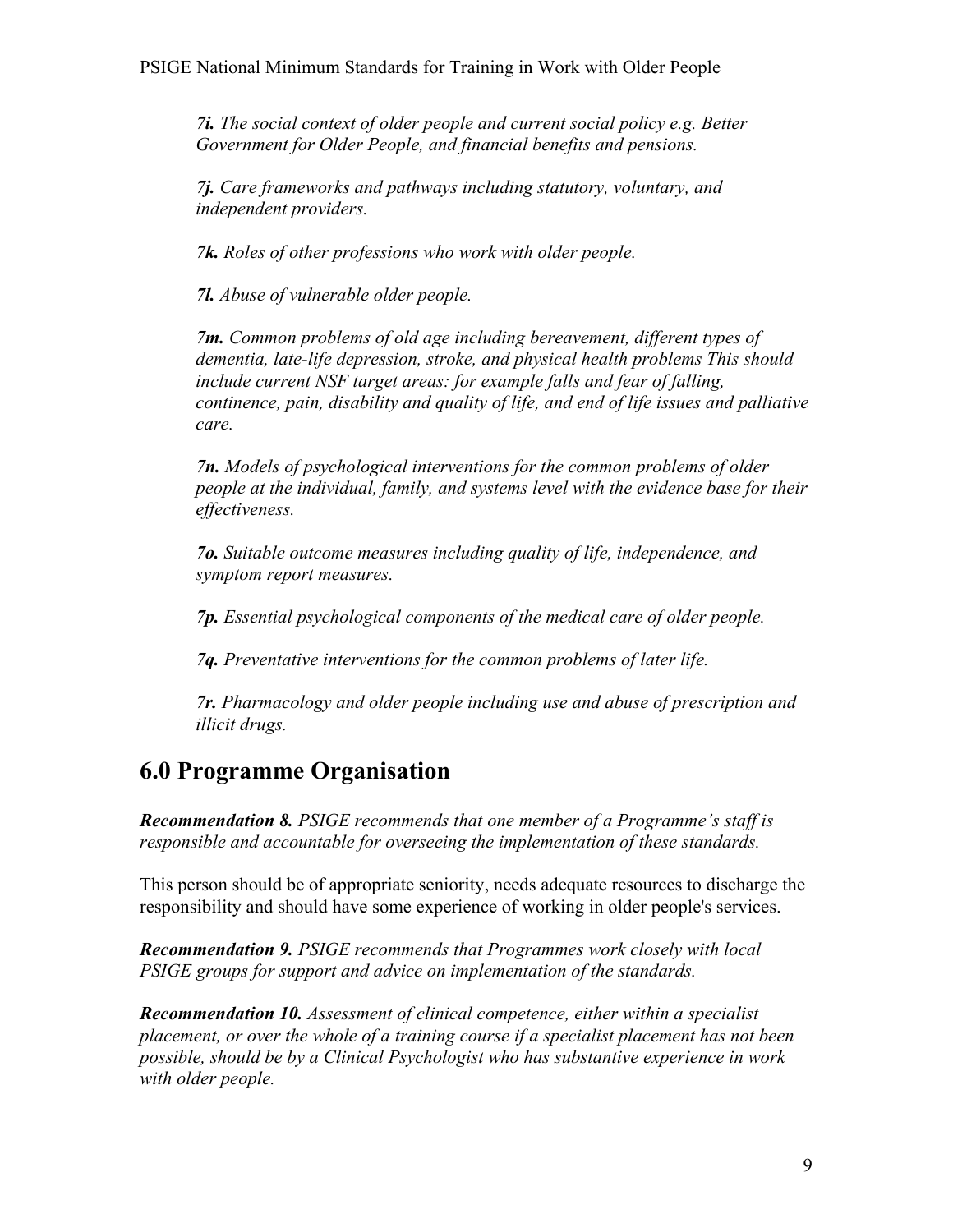PSIGE supports the audit of trainees' experiences and the extent to which they meet these minimum standards.

# **7.0 Programmes that are unable to provide minimum supervised practice or academic teaching**

Recent national surveys have shown that a minority of Programmes would be unable to meet these minimums in 2002/3. The Accreditation Criteria require that

*Each Programme must be able to identify its own limitations and to indicate how it hopes to rectify these. This might include any limitations in providing teaching and placement experiences with particular client groups or in particular clinical or service settings, and should indicate the likely impact of this for prospective trainees, commissioners and employers. (Section 1.5)*

PSIGE Geographical Groups will work with Programmes to provide the best practical application of these guidelines and develop plans to remedy limitations over time.

# **8.0 Post Qualification Training**

PSIGE recognizes that further, post-qualification, training will be needed to fully equip Clinical Psychologists to meet all the requirements of older people. This might include those working in other specialty areas who feel that they need additional training to supervise on older adult issues as well as those who feel the need to update or consolidate understanding and expertise for their own practice. PSIGE would welcome and support initiatives in this area.

# **9.0 Future work**

PSIGE recognises that implementation of these standards will be a challenge for some Training Programmes.

PSIGE will work in partnership with other specialties and Training Programmes to develop ways of flexibly training Clinical Psychologists to have the minimum capabilities identified in this document. There are many examples of existing good practice, some of which are noted in Appendix 4.

Specific areas of work that PSIGE would like to develop further are: tools for auditing trainee experiences, methods for supporting supervisors in other specialties who are providing experiences with older people, ways of assessing transferable competencies, and a model curriculum.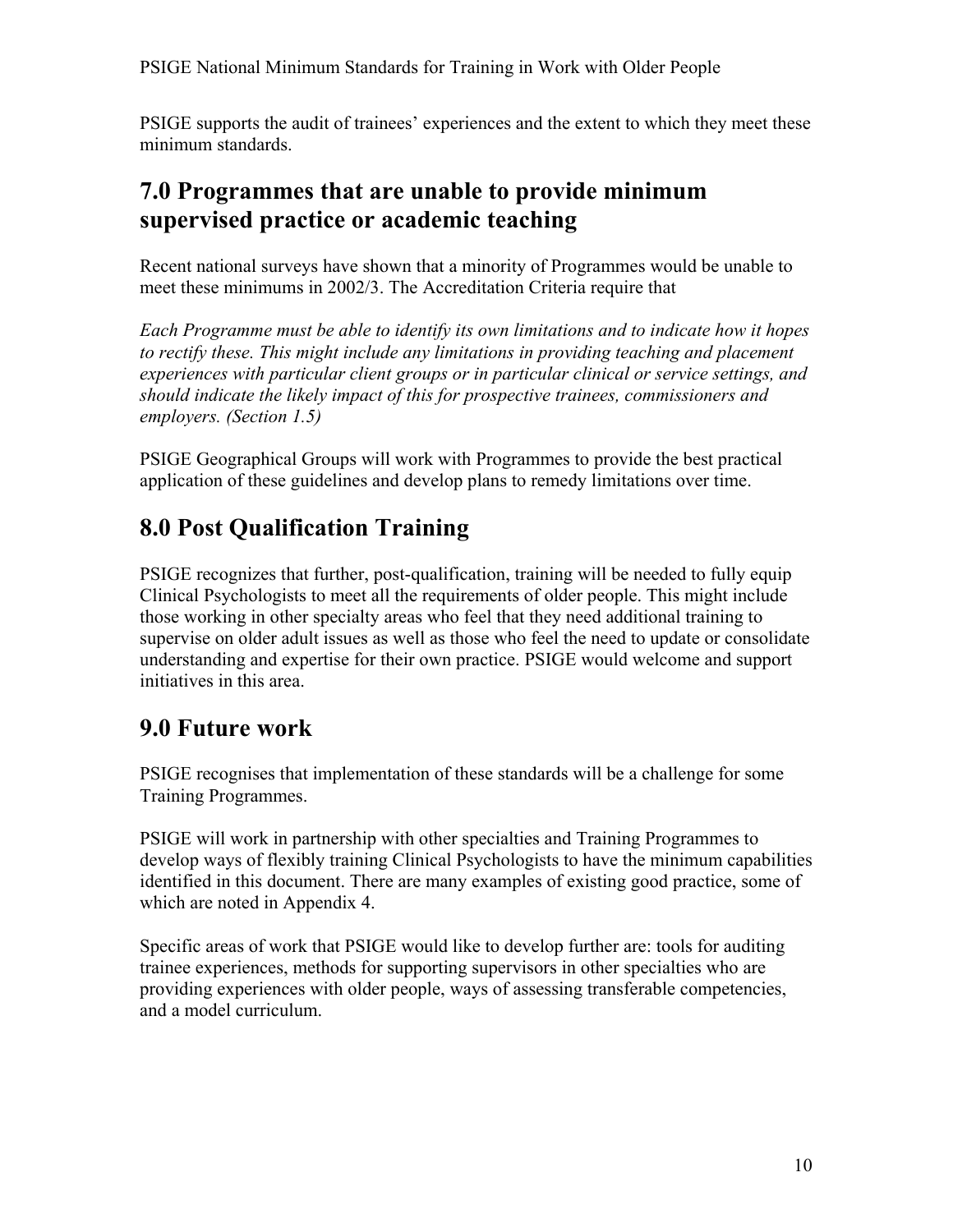#### **Key Documents**

PSIGE Task group for training (1998) Core competences for work with older people. PSIGE, Division of Clinical Psychology, The British Psychological Society.

Department of Health (2001) National Service Framework for Older People. London.

Committee on Training in Clinical Psychology (2002) Criteria for the Accreditation of Postgraduate Training Programmes in Clinical Psychology. Membership and Qualifications Board, The British Psychological Society.

English National Board for Nursing, Midwifery and Health Visiting (2001) An educational response to the National Service Framework for Older People. London.

Skills for Health (2003) Draft competency framework for Older People's services. London.

Division of Clinical Psychology, The British Psychological Society and Department of Health. (2003) English Survey of Applied Psychology, Leicester and London.

Department of Health (2003) Workforce activity figures for England, doh.gov.uk.

## **Appendix 1**

#### **Members of the PSIGE Training Committee**

Cathy Amor (until October 2002)

Steve Boddington, Consultant Clinical Psychologist, Southwark MHOA Psychology Service, Maudsley Hospital, London

Linda Clare (until Summer 2003), Lecturer in Clinical Psychology, Sub-department of Clinical Health Psychology, University College, London and Consultant Clinical Psychologist, Camden and Islington Mental Health and Social Care NHS Trust

Daniel Collerton, Consultant Clinical Psychologist, South of Tyne and Wearside Mental Health NHS Trust, and Honorary Teacher in Clinical Psychology, University of Newcastle upon Tyne.

Susan Conaghan,

Catherine Dooley (convenor 2003 -), Consultant Clinical Psychologist, South West London and St. George's Mental Health NHS Trust, Barnes Hospital, London SW14 8SU

Jan Oyebode (convenor until summer 2003), Senior Lecturer and Course Director,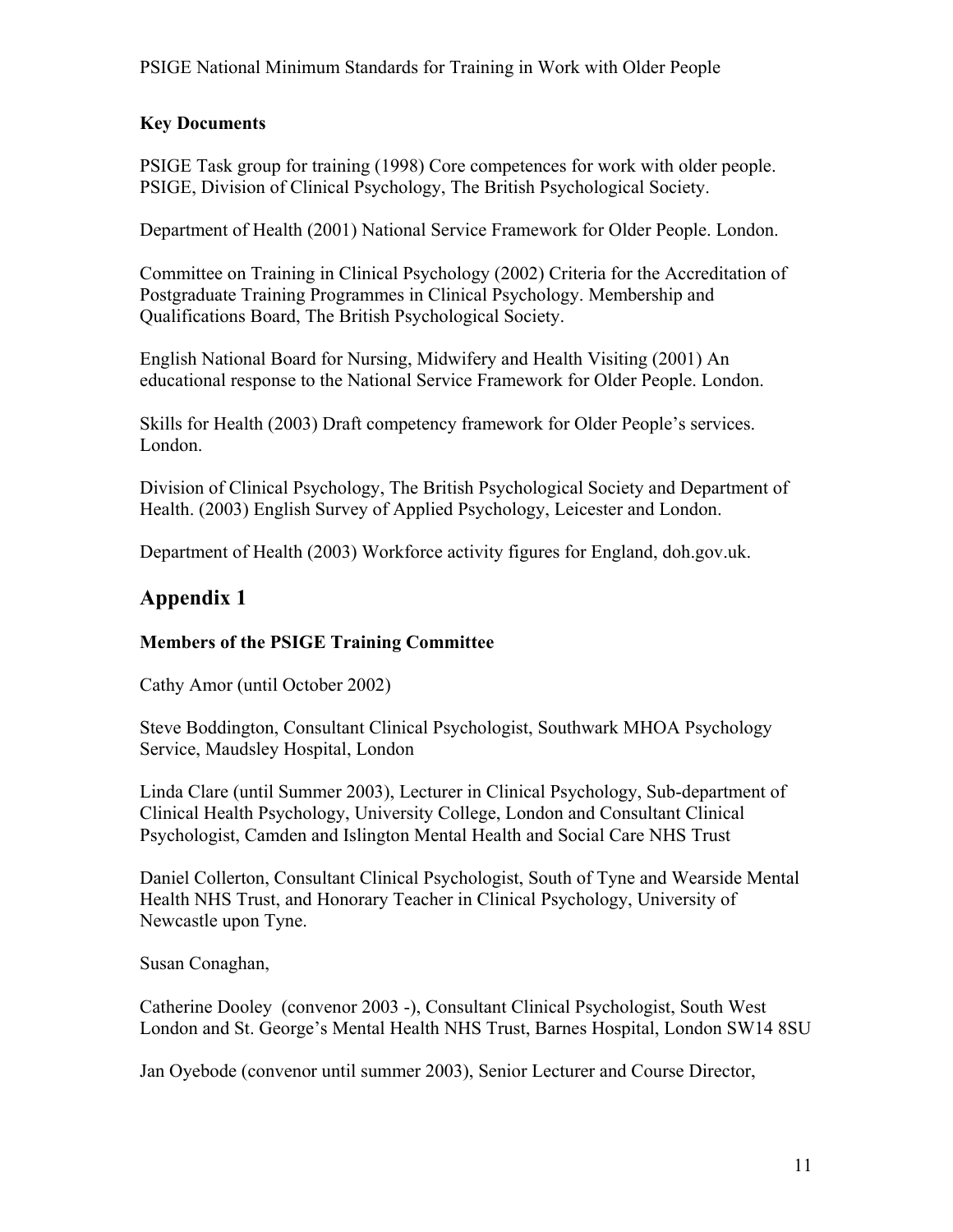Alistair Smith,

Bob Woods, Professor of Clinical Psychology of Older People, Dementia Services Development Center, Wales

## **Appendix 2**

#### **Consultation on initial draft**

The draft was circulated for comments in February 2003 to:

All PSIGE geographical groups Chairs of GTiCP, CTCP, MPTB, DCP Chairs of DCP Faculties and Special Interest Groups Directors of Clinical Psychology Training Programmes (via GTiCP)

By mid September 2003, replies had been received from

All PSIGE geographical groups Faculty of Addictions Directors of seven Training Programmes

## **Appendix 3**

The NSF for Older People specifies eight aims for Older Peoples' services:

- 1. To ensure that older people are never unfairly discriminated against in accessing NHS or social care services as a result of their age
- 2. To ensure that older people are treated as individuals and they receive appropriate and timely packages of care which meet their needs as individuals, regardless of health and social services boundaries.
- 3. To provide integrated services to promote faster recovery from illness, prevent unnecessary acute hospital admissions, support timely discharge and maximise independent living.
- 4. To ensure that older people receive the specialist help they need in hospital and that they receive the maximum benefit from having been in hospital.
- 5. To reduce the incidence of stroke in the population and ensure that those who have had a stroke have prompt access to integrated stroke care services.
- 6. To reduce the number of falls which result in serious injury and ensure effective treatment and rehabilitation for those who have fallen.